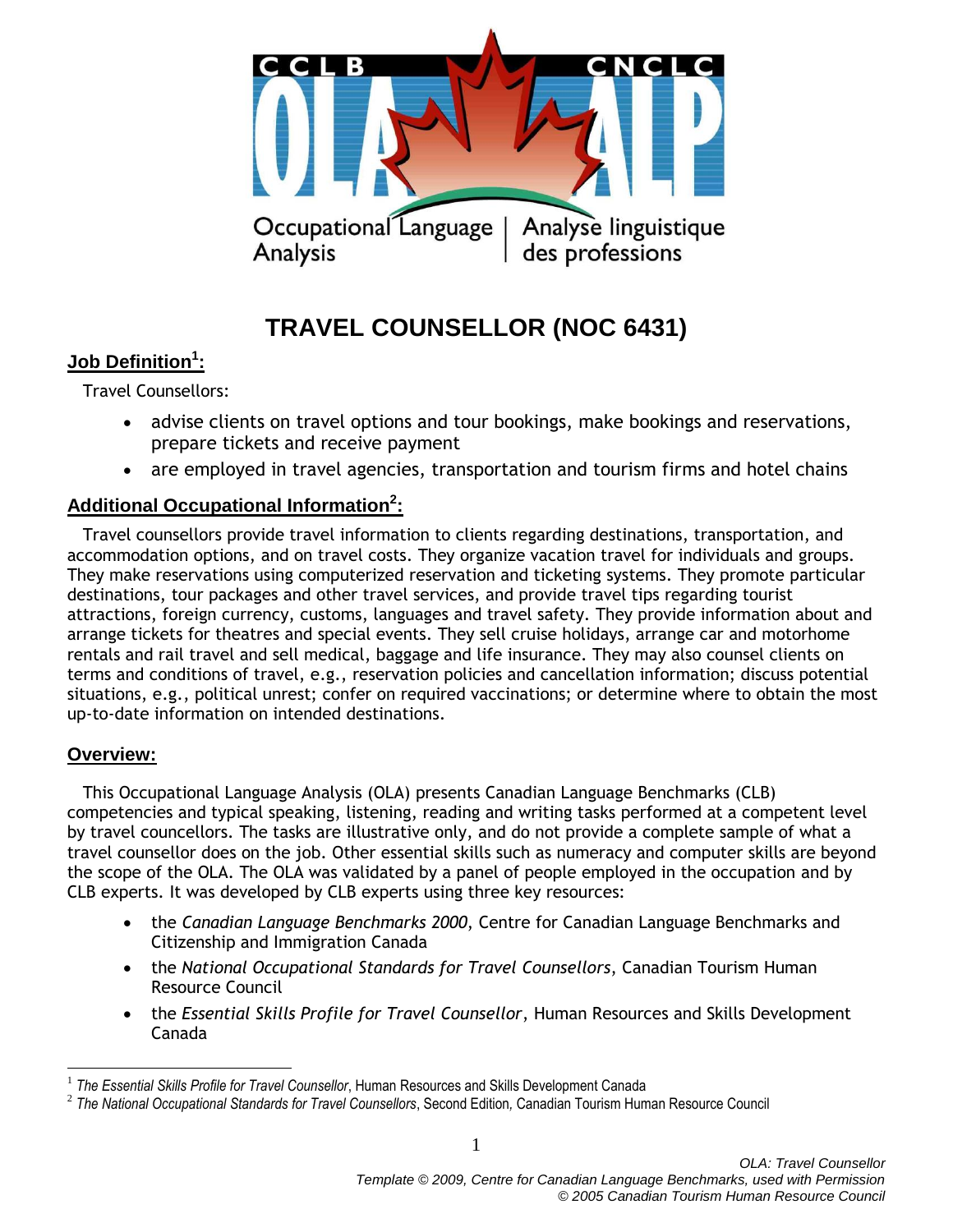For a more complete picture of the competencies that are needed to perform this occupation, refer to these source documents.

## **How to Read this Occupational Language Analysis:**

 The titles, numbers and sequence of categories are based on the Canadian Language Benchmarks 2000, which address four major skill areas Speaking, Listening, Reading and Writing. CLB competencies (language descriptors) are entered at the left margin and followed by a number indicating the benchmark level (1 – 12) for each competency. Sample occupational tasks (descriptors of work/job tasks)drawn from the Essential Skills Profile or the National Occupational Standards are indented and italicized underneath each competency and referenced to their source, as follows:

| <b>Task Source</b>                              | <b>Reference</b>                                   | <b>Example</b>                                                                         |  |
|-------------------------------------------------|----------------------------------------------------|----------------------------------------------------------------------------------------|--|
| <b>Essential Skills Profile</b>                 | $ES +$ the first letters of the profile<br>section | (ES-DU) = Essential Skills Profile, Document Use section                               |  |
| <b>National Occupational</b><br><b>Standard</b> | $NOS +$ the section/subsection                     | (NOS-B2.5) = National Occupational Standard, Major<br>Category B, Skill 2; Subskill 5) |  |

## **Comparative Ratings:**

 $\overline{a}$ 

 The following chart compares typical and most complex essential skills ratings for travel counsellors, based on the Essential Skills Profile, to the corresponding range of CLB ratings, as suggested in the Canadian Language Benchmarks and Essential Skills Comparative Framework<sup>3</sup>. These are general ranges and there may be some language tasks that fall outside of this range.

| <b>Skill Area</b> | <b>Typical</b>          |            | <b>Most Complex</b>     |            |  |
|-------------------|-------------------------|------------|-------------------------|------------|--|
|                   | <b>Essential Skills</b> | <b>CLB</b> | <b>Essential Skills</b> | <b>CLB</b> |  |
| Speaking          | $1 - 2$                 | $5 - 8$    | 1 - 3                   | $5 - 10$   |  |
| Listening         | $1 - 2$                 | $3 - 6$    | $1 - 3$                 | $5 - 10$   |  |
| Reading           | $1 - 3$                 | $3 - 9$    | $2 - 4$                 | $6 - 10$   |  |
| Writing           | $1 - 3$                 | $4 - 8$    | - 3                     | $4 - 8$    |  |

## **Common Conditions of Communication:**

| <b>Condition</b> | <b>Description</b>                                                                                                                 |
|------------------|------------------------------------------------------------------------------------------------------------------------------------|
| <b>Purpose</b>   | $-$ customer service, working as part of a team                                                                                    |
| Audience         | - clients, co-workers, supervisors, service providers, airline, tour company representatives                                       |
| Context          | - noise from printers and voices of customers who are dealing with other cousellors may impede<br>communication                    |
| <b>Topic</b>     | $-$ concrete, familiar                                                                                                             |
| Mode             | $-$ often face to face or on the telephone, sometimes using a headset with a phone; usually using<br>computers to find information |

*<sup>3</sup> Relating Canadian Language Benchmarks to Essential Skills: A Comparative Framework,* Centre for Canadian Language Benchmarks, 2005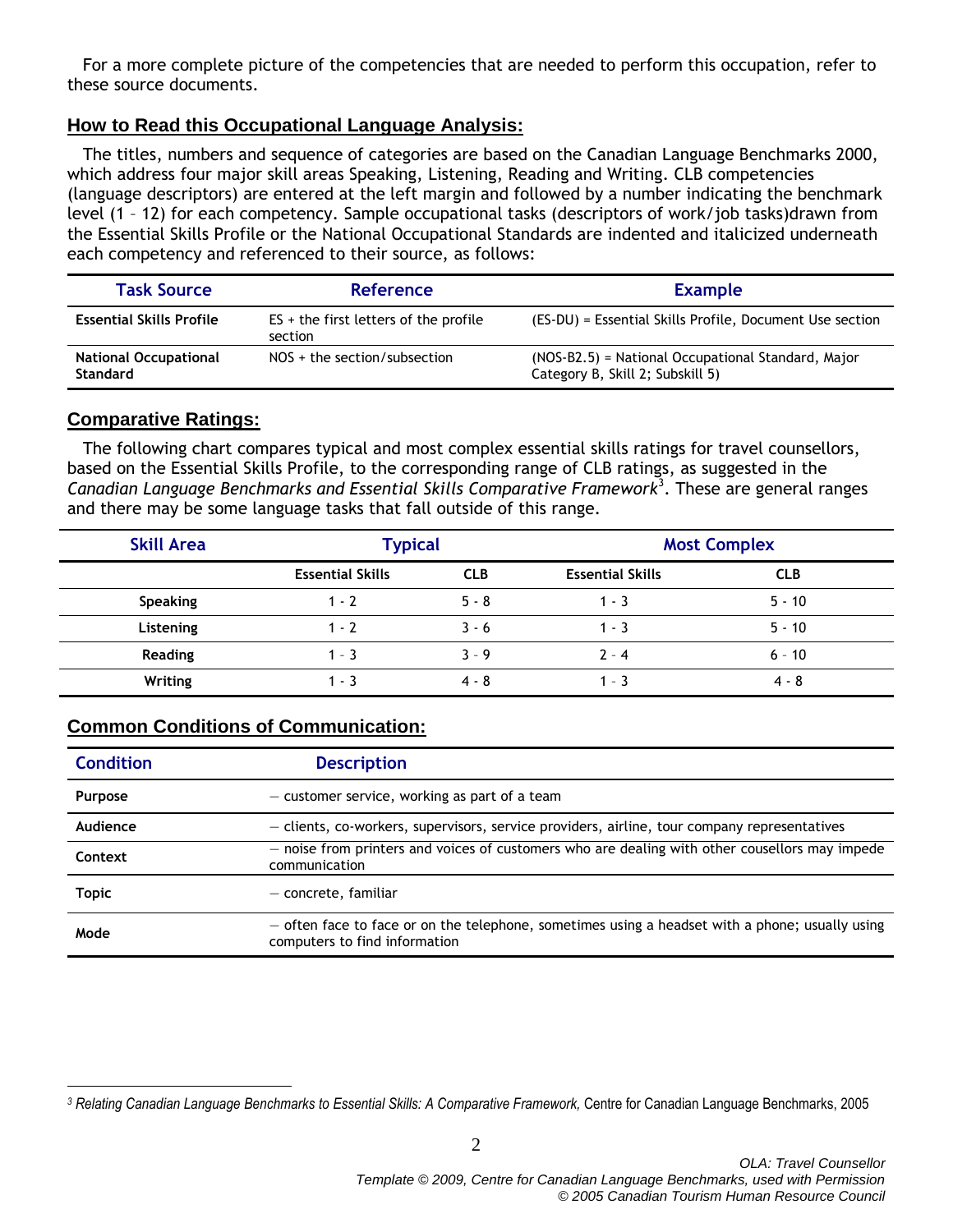## **I. Social Interaction**

#### **Interpersonal Competencies**

#### **Greet, introduce self and ask about the other person. (CLB 3)**

- *apply effective reception techniques: greet individual promptly and courteously; direct him/her to appropriate person (NOS-B1.1)*
- *interact with customers/clients/public to greet (ES-OC)*

#### **Extend, accept or decline an invitation or offer. (CLB 5)**

*be responsive to clients' requests (NOS-C2.1)*

#### **Respond to small talk comments. (CLB 5)**

*interact with colleagues in a positive manner (NOS-A2.1)*

#### **Open, maintain and close a short routine formal conversation. (CLB 6)**

- *interact with couriers who are picking up or delivering air tickets or promotional brochures (ES-OC)*
- *use appropriate level of formality when addressing others (NOS-C1.1)*
- *interact effectively and professionally with industry sales representatives (NOS-C5.1)*

#### **Express and respond to gratitude, appreciation, complaint, disappointment, dissatisfaction, satisfaction and hope. (CLB 7)**

- *handle client's complaints: determine nature of complaint by obtaining facts; acknowledge client's concerns (NOS-C3.1)*
- *ask client to submit written complaint, if appropriate (NOS-C3.1)*

#### **Comfort and reassure a person in distress. (CLB 8)**

*interact with customers/clients/public to reassure, comfort (ES-OC)*

#### **Conversation Management**

#### **Encourage others in a conversation by showing interest. (CLB 5)**

*communicate effectively: use appropriate body language and facial expressions (NOS-C1.1)*

#### **Manage conversation. Check comprehension. (CLB 8)**

- *speak effectively: present a clear, concise and focused message; use appropriate language, e.g. no slang or jargon; use appropriate volume, tone, inflection and speed; confirm listener's understanding (NOS-C1.1)*
- *interview client by using various questioning techniques, including: open-ended questions, probing questions, choice or closed questions (NOS-C2.2)*

#### **Phone Competencies**

#### **Answer the phone. (CLB 4)**

*answer and return calls promptly and courteously (NOS-B1.1)*

#### **Take phone messages with three to five details. (CLB 6)**

- *interact with customers/clients/public to take messages (ES-OC)*
- *record and distribute messages promptly: - include adequate detail (NOS-B1.1)*

#### **Carry on a brief phone conversation in a professional manner. (CLB 8)**

- *contact hotel and tour personnel directly to find out about space availability and pricing (ES-TS)*
- *respond to client's needs prior to departure: return telephone calls promptly (NOS-C2.8)*
- *maintain long-term relationship with client: contact client regularly (NOS-C2.7)*
- *use telephone system functions (e.g. teleconference, call direct, call transfer) effectively (NOS-B1.1)*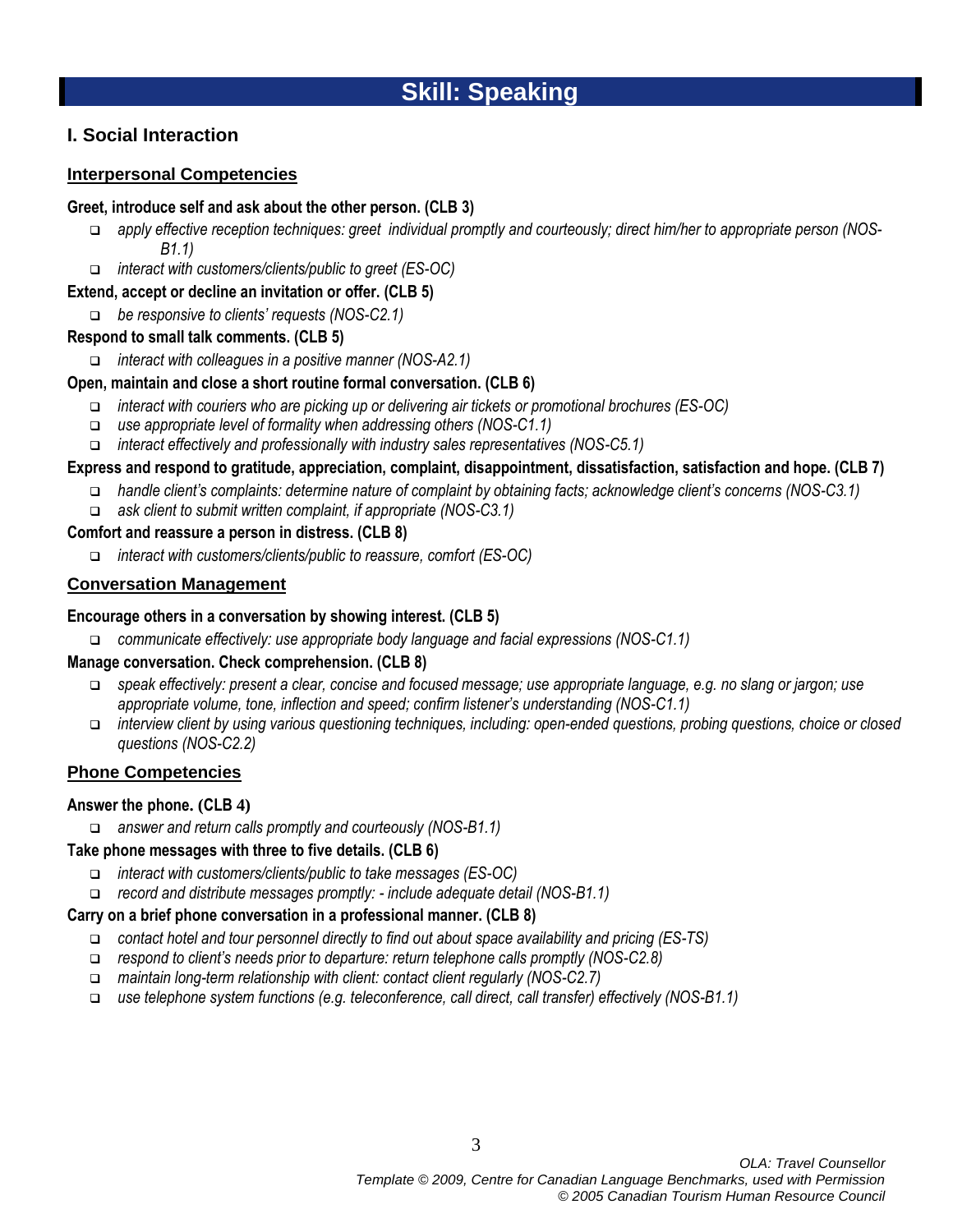## **II. Instructions**

#### **Give/pass on instructions about an established familiar process or procedure (technical and non-technical). (CLB 8)**

- *train and mentor others (NOS-A2.1)*
- *orient new employees (ES-WWO)*
- *interact with suppliers, servicers to instruct, instill understanding, knowledge (ES-OC)*

## **III. Suasion (Getting Things Done)**

#### **Request, accept or reject goods or services, assistance or offer in a service or sales situation. (CLB 4)**

*be a team player: offer and accept assistance (NOS-A2.1)*

#### **Give simple informal advice. (CLB 5)**

*recommend travel products and services that will meet the client's needs (NOS-C2.3)*

#### **Make a simple formal suggestion; provide reason. (CLB 6)**

- *interact with customers/clients/public to receive information, explanation, direction (ES-OC)*
- *refer client to appropriate sources for information on foreign banking options and security measures regarding travelers cheques, debit cards, credit cards, and cash (NOS-D1.2)*

#### **Make a verbal request for an item. (CLB 6)**

- *contact client after his/her travel: solicit feedback, e.g. telephone, e-mail; ask for next booking; ask for referrals (NOS-C2.7)*
- *determine client's needs: ask questions, including who, what, where, when, why, how, how much (NOS-C2.2)*

#### **Make an extended suggestion on how to solve an immediate problem or make an improvement. (CLB 7)**

- *may have a client arrive at a destination to find the ordered rental car is not waiting or the hotel has no record of reservations. They refer to the registration card for confirmation numbers and call directly to booking agents for assistance (ES-TS)*
- *encourage client to consult variety of sources to obtain in-depth information on destination (NOS-D1.2)*
- *advise clients on security regulations regarding medical devices, for example: syringes, canes, crutches, prosthesis (NOS-C2.*
- *provide advice on how to deal with personal unexpected events, e.g., death of travel partner, injury (NOS-C2.7)*

#### **Indicate problems and solutions in a familiar area. (CLB 8)**

- *may find that an airline has changed its schedule, complicating connections between flights. They call other airlines to see if routing can be improved using another carrier (ES-TS)*
- *recommend travel products and services that will meet requirements of travelers with special needs, such as: airport facilities, assistance animals, check-in, accompanying attendant, accessibility, meals, pre-boarding and deplaning assistance, stretcher transportation, wheelchair battery restrictions, wheelchair categories, oxygen (NOS-C2.4)*
- *may find that a price recently quoted to a customer has increased by the time the customer arrives to put down a deposit. They call suppliers to convince them to accept the previously quoted lower price and may offer their own discount on other related services if they fail in their bid (ES-TS)*

## **Ask for agreement/commitment. (CLB 9)**

- *interact with customers/clients/public to negotiate (ES-OC)*
- *apply [sale] closing techniques, for example: assumptive close – assume client is ready to buy and that only details need to be finalized; incentive close – confirm special offer; summary close – confirm purchase details; trial close – ask client if he/she is ready to buy; scarcity close – inform client of limited availability; direct close – ask for payment (NOS-C2.6)*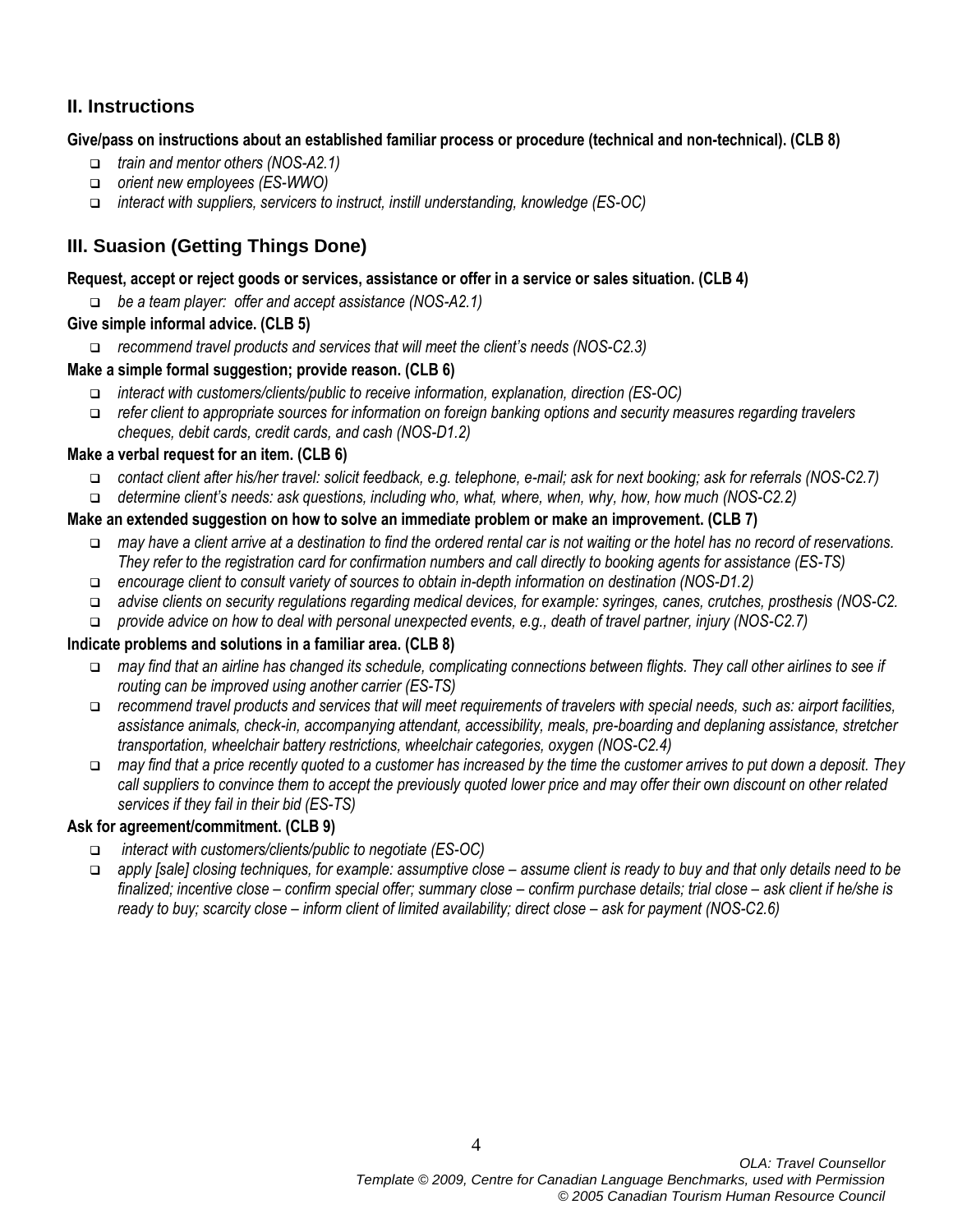## **IV. Information**

## **Presentations**

#### **Relate a detailed sequence of events from the past; tell a detailed story, including reasons and consequences. (CLB 6)**

 *tailor presentation so that questions can be answered before objections are raised, i.e. anticipate objections (NOS-C2.5)* **Describe a simple process. (CLB 6)**

- *inform other workers or demonstrate to them how tasks are performed (ES-WWO)*
- *present information to a small group to instruct, instill understanding, knowledge (ES-OC)*

#### **Give a summary/report of the main points of a presentation by someone else. (CLB 7)**

 *ensure that client is informed about essential travel requirements, for example: travel documents, entry/exit requirements and restrictions, customs regulations, duty free allowance, health risks and requirements, standard of living (NOS-D1.2)*

#### **Tell a story, including a future scenario. (CLB 7)**

- *apply techniques to overcome objections, for example: respond immediately in straightforward and honest manner; use testimonials of satisfied customers; share personal or peer travel experience (NOS-C2.5)*
- *interact with clients to discuss vacation packages, insurance coverage and costs of traveling to various locations (daily) (ES-OC)*

#### **Describe, compare and contrast in detail two events, jobs or procedures. (CLB 7)**

 *find that even though a tour abroad has been cancelled because of too few registrants, several customers still want to go. They call other tour suppliers and investigate whether these companies can provide comparable services on a last minute basis (ES-TS)*

#### **Give a presentation to describe and explain a complex structure, system or process based on research. Use a diagram to support the explanations. (CLB 8)**

 *recommend travel protection insurance, considering: benefits, age of traveler, premium coverage, travel duration, exclusions, legal implications (NOS-C2.3)*

#### **Give a seminar-style presentation on a researched topic; explain complex concepts and ideas, by using analogy, examples, anecdotes and diagrams. (CLB 10)**

- *present information on travel destinations at meetings or theme events held to attract new customers (occasionally) (ES-OC)*
- *present information to a large group to provide/receive information, explanation, direction (ES-OC)*

## **Interaction One-on-One**

## **Ask for and provide information related to routine daily activities (e.g., personal, family, others, work). (CLB 5)**

- *interact with coworkers to seek, obtain information (ES-OC)*
- *interact with customers/clients/public to provide/receive information, explanation, direction (ES-OC)*

## **Ask for and provide information in an interview related to daily activities. (CLB 6)**

- *interact with those [they] supervise or direct to seek, obtain information, provide/receive information, explanation, direction (ES-OC)*
- *interact with customers/clients/public to seek, obtain information (ES-OC)*
- *follow cancellation procedures: advise suppliers immediately (NOS-B2.4)*

## **Ask for and provide detailed information related to personal needs, varied daily activities and routine work requirements. (CLB**

**7)**

- *talk to supervisors to receive instructions, exchange information and plan work activities (ES-OC)*
- *communicate with service personnel who come to maintain or update computer systems in the office (ES-OC)*
- *identify products/services that will meet the client's needs; outline features and benefits of product/service; up-sell; cross-sell (NOS-C2.3)*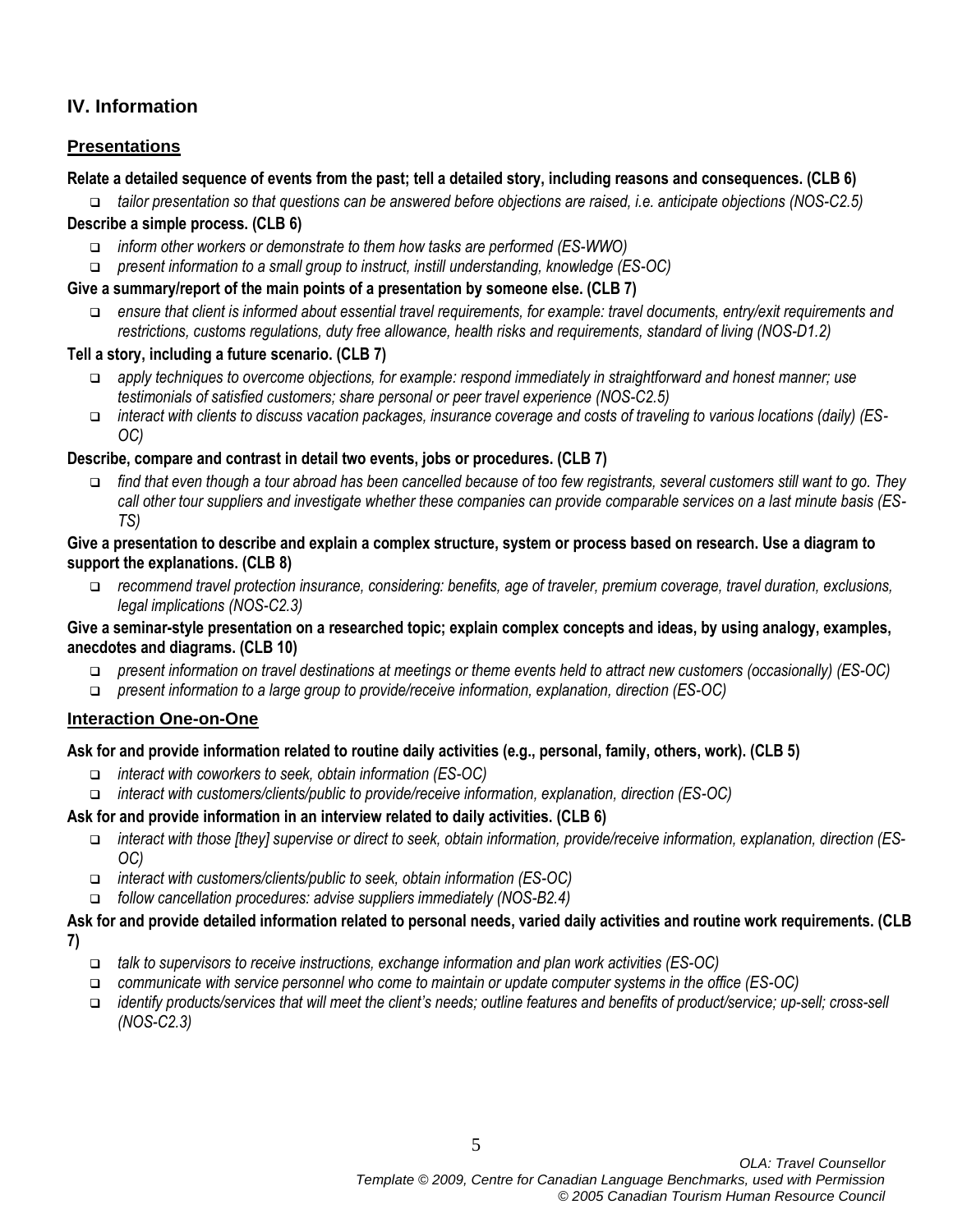#### **Ask for and/or provide detailed information related to personal needs, varied daily activities and routine work requirements. (CLB 8)**

- *assign routine tasks to other workers (ES-WWO)*
- *interact with coworkers, supervisor/manager to provide/receive information, explanation, direction (ES-OC)*

#### **Discuss options. (CLB 8)**

- *discuss and negotiate details of tours with tour operators, airline personnel, car rental agencies and hotel staff (frequently) (ES-OC)*
- *interact with supervisor/manager to discuss (exchange information, opinions) (ES-OC)*
- *network with industry members and other professional, personal and business contacts(NOS-A2.3)*
- *discuss suitable behaviours for destination, including: be open-minded, deal patiently with delays, respect social, cultural, and religious values, respect environment (NOS-D1.2)*
- *assist client in dealing with unexpected technical circumstances, e.g., delays, availability (NOS-C2.7)*

#### **Provide, obtain and discuss detailed complex information and opinions with an individual in a peer or superior relationship in order to coordinate work, train in established procedures, delegate, solve a problem or conflict, or make a decision. (CLB 10)**

- *deal with other workers' grievances or complaints (ES-WWO)*
- *interact with supervisor, manager to persuade (ES-OC)*
- *interact with suppliers, servicers to negotiate, resolve conflict (ES-OC)*

#### **Exchange detailed information/opinions with individuals to advise and counsel, or collaborate in creating complex unique projects. (CLB 12)**

- *research and provide basic destination information on areas such as: history, cluture, religion, and social customs; climate, sports, recreation, and events; languages spoken; current affairs, e.g., political situations, natural disasters; services provided by tourism offices at destination; services offered by consulates and embassies(NOS-D1.2)*
- *ensure that client is informed about essential travel requirements, for example: travel documents required for destination, entry/exit requirements and restrictions, customs regulations, duty free allowances, health risks and requirements, standard of living (NOS-D1.2)*

#### **Interaction in a Group**

#### **Participate in a small group discussion. (CLB 5)**

- *interact with customers/clients/public to discuss (exchange information, opinions) (ES-OC)*
- *participate in group discussion to discuss (exchange information, opinions) (ES-OC)*

#### **Participate in a small group discussion/meeting on non-personal familiar topics and issues: express opinions, feelings, obligation, ability, certainty. (CLB 6)**

- *communicate with co-workers to co-ordinate activities, share knowledge gained from suppliers and discuss ways of solving problems which have come up when planning itineraries (daily) (ES-OC)*
- *participate in formal discussions about work processes or product improvement (ES-WWO)*
- *interact with coworkers, suppliers, servicers to discuss (exchange information, opinions) (ES-OC)*

#### **Participate in a small group discussion/meeting: express opinions and feelings; qualify opinion, express reservations, approval and disapproval. (CLB 7)**

- *participate in group discussion to provide information, explanation, direction (ES-OC)*
- *present information to a small group to provide/receive information, explanation, direction (ES-OC)*
- *handle client's complaints: discuss potential solutions with all parties involved (NOS-C3.1)*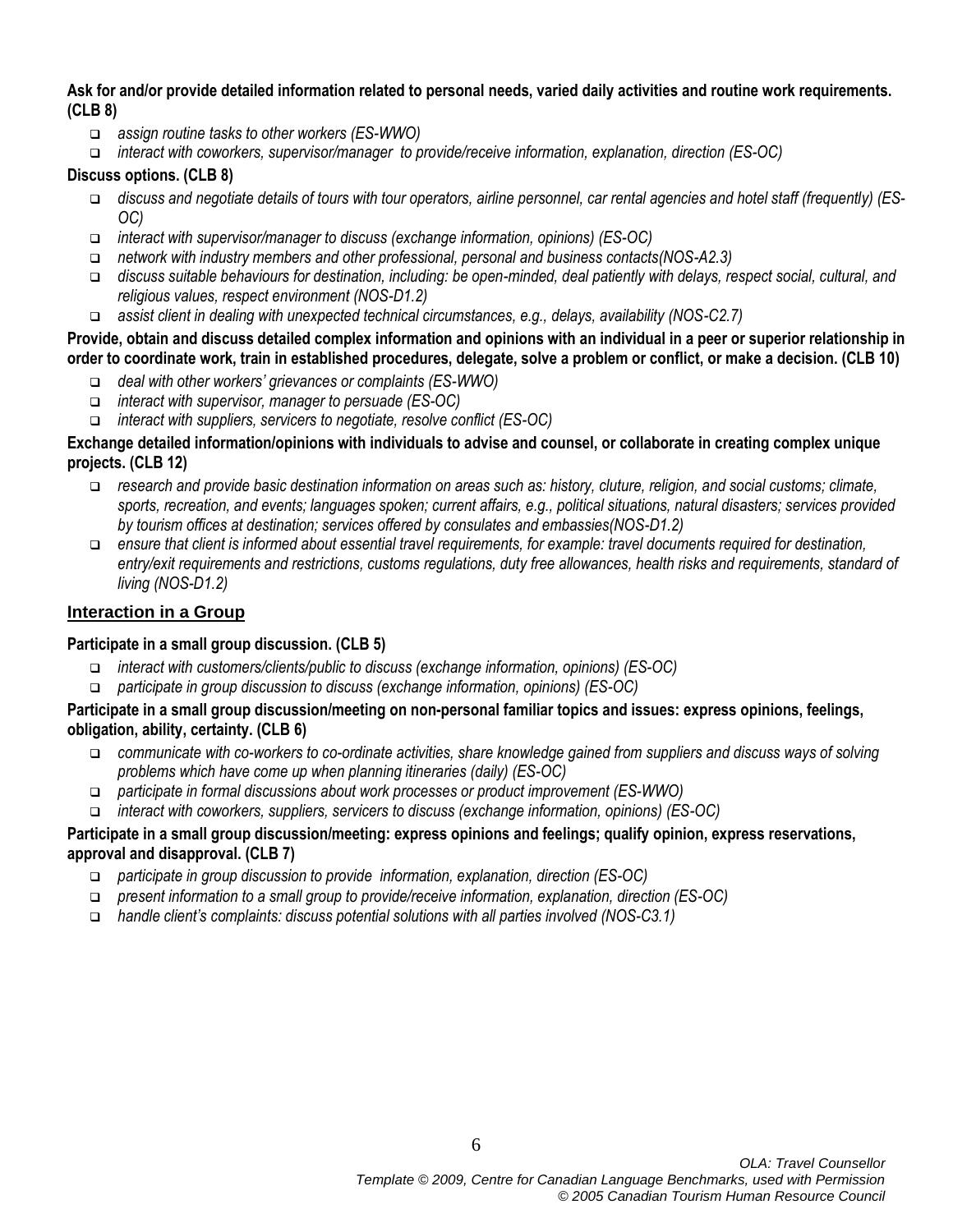# **Skill: Listening**

## **I. Social Interaction**

**Identify specific factual details and inferred meanings in dialogues containing openings and closings, making and cancelling of appointments, apologies, regrets, excuses, problems in reception and communication. (CLB 6)**

- *listen actively; give speaker undivided attention; allow speaker to finish before responding; display interest and enthusiasm; paraphrase and ask questions to confirm or clarify (NOS-C1.1)*
- *communicate with service personnel who come to maintain or up-date computer systems in the office (ES-OC)*

#### **Identify mood/attitude of participants. (CLB 6)**

- *interact with customers/clients/public to reassure, comfort (ES-OC)*
- *handle client's complaints: listen and empathize (NOS-C3.1)*
- *identify readiness of client to close sale: watch for client who exhibits positive body language, such as: relaxed facial expression, leaning forward slightly; verbally confirms interest in purchasing product/service, for example: states that product/service is perfect, asks if deposit is required, asks if specific dates are available (NOS-C2.6)*

#### **Identify stated and unspecified details, facts and opinions about situation and relationship of participants containing expression of and response to gratitude and appreciation, complaint, hope, disappointment, satisfaction, dissatisfaction, approval and disapproval. (CLB 7)**

 *communicate with co-workers to co-ordinate activities, share knowledge gained from suppliers and discuss ways of solving problems which have come up when planning itineraries (ES-OC)*

## **II. Instructions**

#### **Understand a range of spoken everyday instructions on step by step procedures. (CLB 5)**

*talk to supervisors to receive instructions, exchange information and plan work activities (ES-OC)*

## **III. Suasion (getting things done)**

**Demonstrate comprehension of details and speaker's purpose in suggestions, advice, encouragements and requests. (CLB 6)**

*overcome objections: ask questions to gather more information (NOS-C2.5)*

#### **Evaluate extended oral suggestions for solutions to problems, recommendations and proposals in relation to their purpose and audience. (CLB 9)**

- *obtain, analyze and filter information about destinations and flights received from travel salespersons, wholesaler representatives and travel companies. They compare rates between companies to make the best choice for their clients (ES-TS)*
- *may have a malfunction of the computerized ticketing machines which print airline tickets. They may call a customer support line if all efforts to print the tickets fail (ES-TS)*

## **IV. Information**

#### **Demonstrate comprehension of the gist, factual details and some inferred meanings by listening to a descriptive or narrative text. (CLB 5)**

*listen to provide/receive information, explanation, direction (ES-OC)*

#### **Identify main ideas, supporting details, statements and examples in a descriptive or narrative presentation, or in a group interaction (e.g., meeting, discussion). (CLB 6)**

 *participate in a group discussion to receive information, explanation, direction, to discuss (exchange information, opinions) (ES-OC)*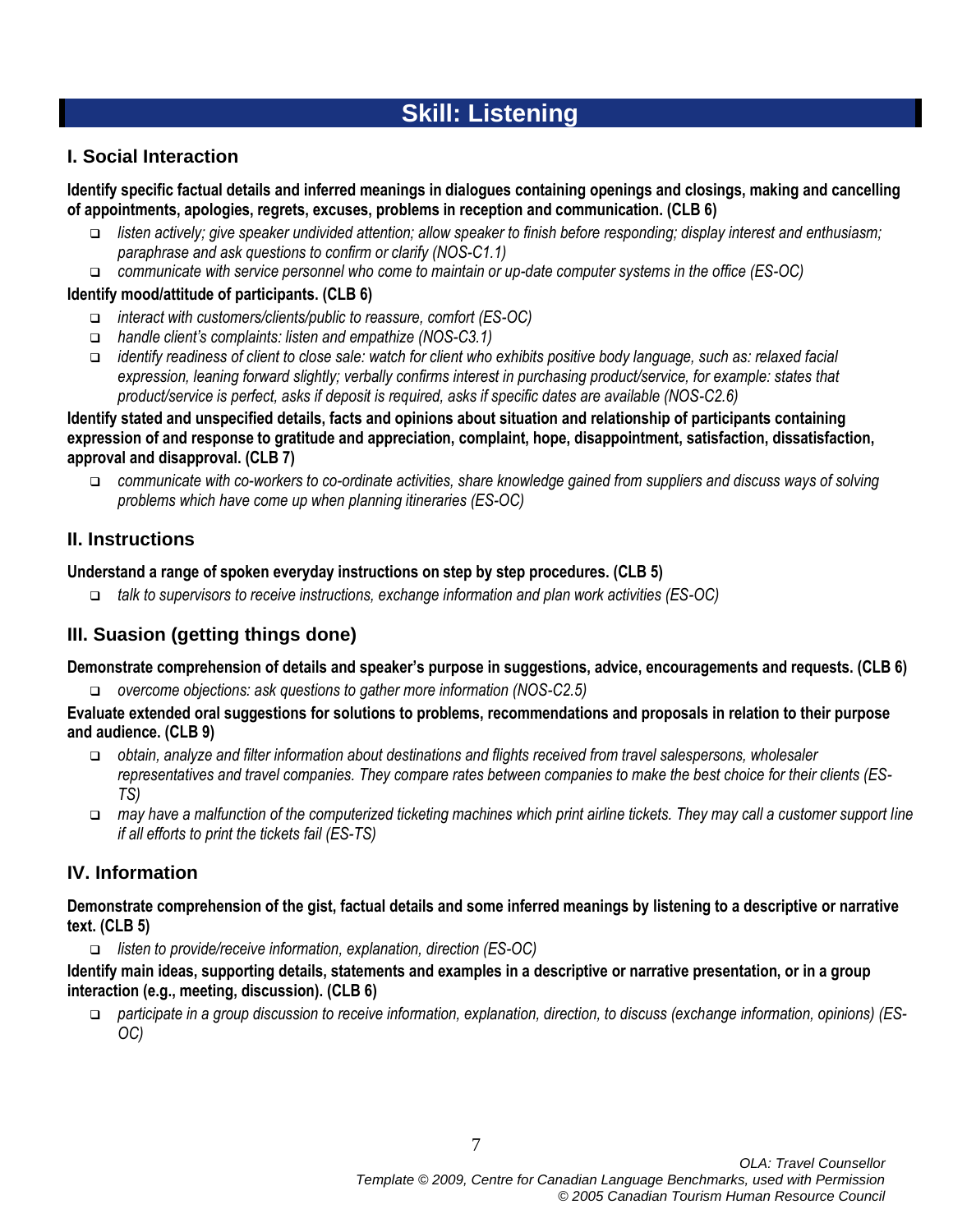#### **Identify facts, opinions and attitudes in conversations about abstract and complex ideas on a familiar topic. (CLB 8)**

- *participate in educational visits and site inspections (NOS-A2.3)*
- *utilize opportunities for continuing education; attend trade shows and product launches; upgrade skills by attending conferences, courses and seminars (NOS-A2.3)*

#### **Demonstrate critical comprehension of an extended oral exchange between several speakers: identify main ideas, bias and statements of fact and opinion for each speaker; summarize and evaluate development of positions. (CLB 9)**

- *obtain, analyse and filter information about destinations and flights received from travel salespersons, wholesaler representatives and travel companies. They compare rates between companies to make the best choice for their clients (ES-TS)*
- *participate in travel/tourism associations and organizations, for example: Association of Canadian Travel Agents (ACTA) (NOS-A2.3)*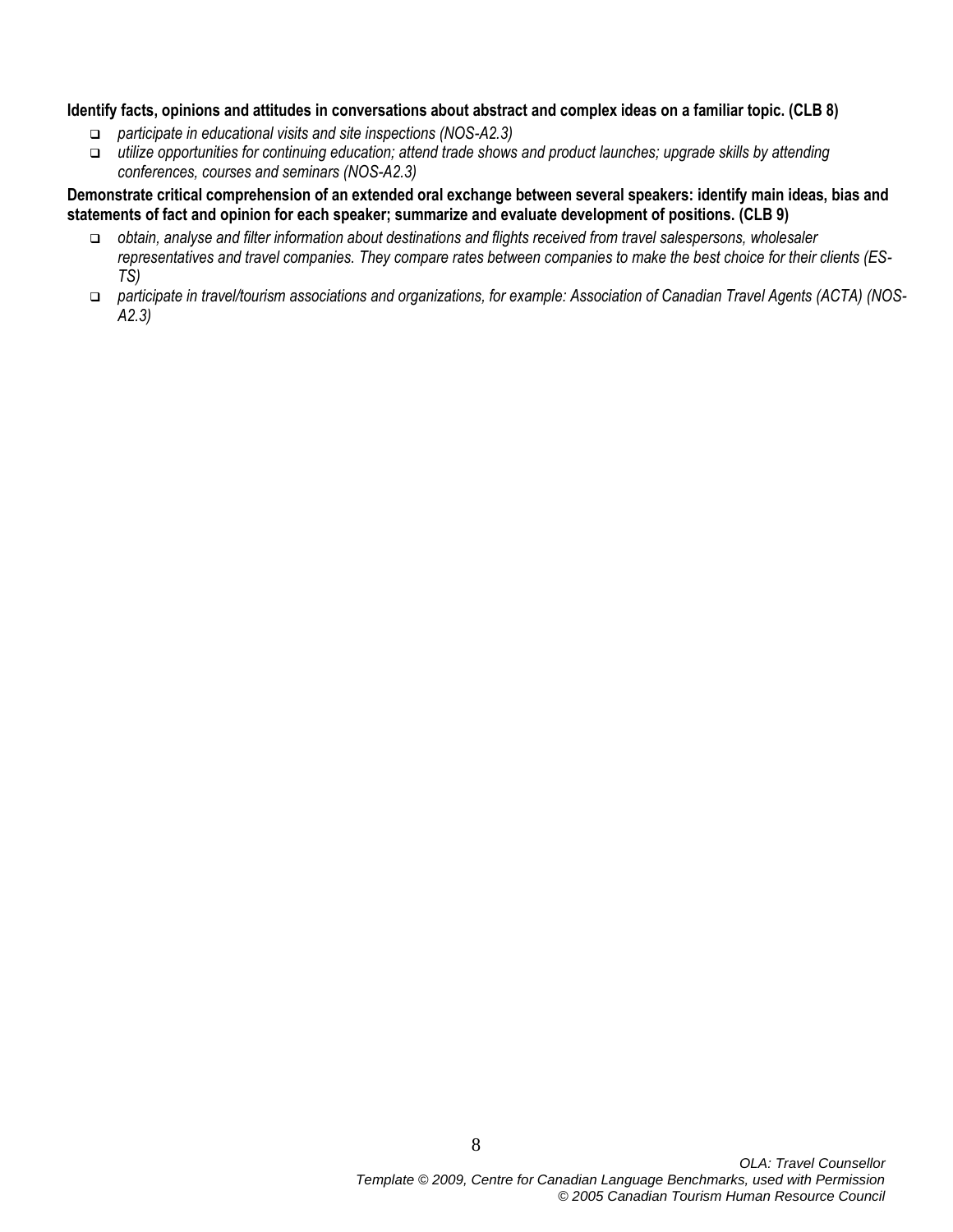# **Skill: Reading**

## **I. Social Interaction Texts**

#### **Get information from personal notes, e-mail messages and letters. (CLB 4)**

- *scan notes, letters, memos for specific information/to locate information (ES-R)*
- *skim notes, letters, memos for overall meaning, to get the gist (ES-R)*

## **II. Instructions**

#### **Understand/follow moderately complex everyday texts (CLB 5)**

 *follow booking procedures, including: check availability; obtain and record: fare/rate, date, time, reservation sales agent's name, if applicable (NOS-B2.1)*

#### **Follow formal instructions of advisory, instructional texts, and instructions for a familiar process/procedure that require integration of several pieces of information. (CLB 9)**

*read the full text of manuals, specifications, regulations to understand or to learn (ES-R)*

## **III. Business/Service Texts**

#### **Find information in formatted texts: forms, tables, schedules, directories. (CLB 3)**

- *read lists for information, such as lists of tour companies and hotels (daily) (ES-DU)*
- **Get information from short business brochures, notices, form letters and flyers. (CLB 3)**
	- *read signs and promotional posters in the office (ES-DU)*
	- *skim forms for overall meaning, to get the gist (ES-R)*

#### **Find information in formatted texts: forms, tables, schedules, directories. (CLB 4)**

- *read memos sent by airline offices about new fares and schedule changes (ES-RT)*
- *research vehicle rental information, such as: additional driver fees, age restrictions etc (NOS-D5.2)*
- *research and describe basic destination information on areas (NOS-D1.2)*

#### **Identify factual details and some inferred meanings in moderately complex business/service texts, including formatted texts. (CLB 5)**

- *refer to manuals for information on airline pricing and scheduling (ES-TS)*
- *read airline tickets and invoices (ES-DU)*

#### **Identify factual details and some inferred meanings in moderately complex texts containing advice, requests, specifications. (CLB 6)**

- *read information sheets providing the terms and conditions of tours (ES-RT)*
- *read the full text of notes, letters, memos to understand or to learn (ES-R)*
- *process client bookings: verify documents from suppliers upon receipt; review documents with client (NOS-B2.2)*

#### **Find two or three pieces of information in moderately complex formatted texts. (CLB 6)**

- *read forms, such as application forms for youth hostel cards and reservations forms (daily) (ES-DU)*
- *scan forms for specific information/to locate information (ES-R)*
- *obtain, analyse and filter information about destinations and flights received from travel salespersons, wholesaler representatives and travel companies. They compare rates between companies to make the best choice for their clients (ES-TS)*

#### **Identify factual and inferred meanings in written proposed solutions, recommendations and proposals; and in statements of rules, regulations, laws and norms of behaviour. (CLB 8)**

- *read travel insurance policies so that they may explain them to clients (ES-RT)*
- *review travel trade publications and related information (NOS-A2.3)*

#### **Locate and integrate three or four pieces of information contained in moderately complex formatted texts. (CLB 8)**

*identify training that is required by, or would be useful for, other workers (ES-WWO)*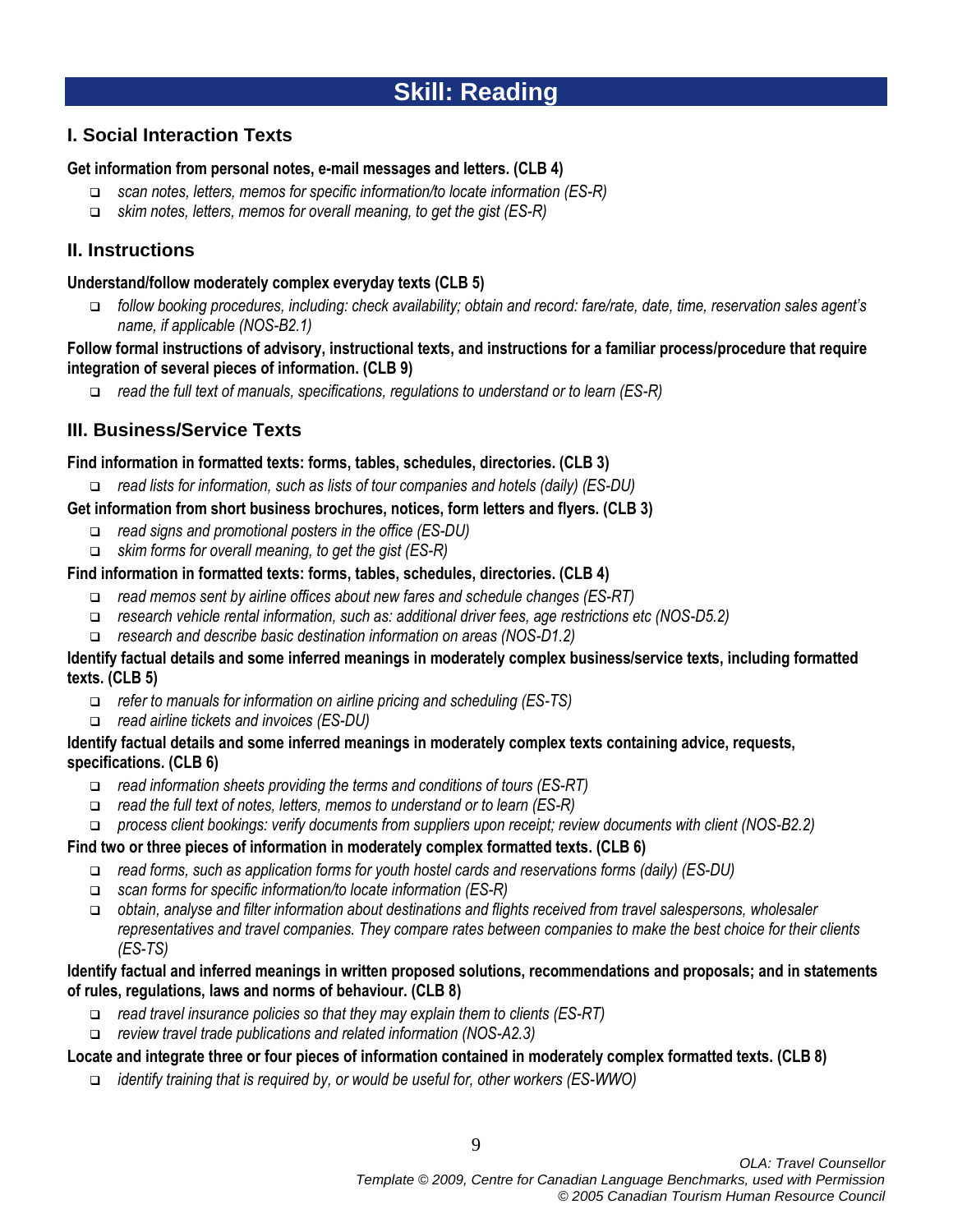#### **Obtain information for key work/business tasks by locating and integrating several pieces of information in complex prose texts and formatted texts. (CLB 9)**

- *read catalogues, brochures and guides from travel companies, government travel bureaus, hotels and resorts to learn about destinations which might be of interest to clients (ES-RT)*
- *read procedures manuals used by their company or agency to guide their handling of such matters as ticketing and refunds (ES-RT)*

#### **Obtain information in key work/business tasks by locating and integrating several pieces of explicit and implied information in multiple, complex prose texts and in complex forms and graphic displays. (CLB 10)**

- *read trade magazines and newsletters to learn about developments in the travel industry (ES-RT)*
- *scan manuals, specifications, regulations for specific information/to locate information (ES-R)*

#### **Read critically and evaluate the information in complex public and semi-public business texts in relation to their purpose and audience. (CLB 12)**

- *read the full text of manuals, specifications, regulations to critique or evaluate (ES-R)*
- *read the full text of reports, books, journals to critique or evaluate (ES-R)*

#### **IV. Informational Texts Informational texts**

#### **Use standard reference texts: dictionaries, maps and diagrams, graphs. (CLB 4)**

*prepare outgoing mail: identify classes of mail and postal rates (NOS-B1.1)*

#### **Demonstrate comprehension of standard maps, basic diagrams, basic graphs. (CLB 5)**

- *refer to maps in order to provide information to clients about destinations or routes (ES-DU)*
- *research travel destinations: use maps and atlases: access indexes and glossaries to aid research (NOS-D1.1)*
- *identify and locate seven continents and four oceans, locate topographical features, including mountains and ranges, major bodies of water, rivers, deserts, and landmarks (NOS-D1.1)*
- *identify and locate provinces, territories, and capital and major cities in Canada; locate and research states and major destination cities in the United States; countries, major destination cities and gateways worldwide; major worldwide tourism attractions (NOS-D1.1)*

## **Demonstrate comprehension of a cycle diagram, flow chart and a timeline/schedule. (CLB 6)**

- *read a variety of schedules, such as schedules for ferries, airlines and trains, as well as their own work schedules (daily) (ES-DU)*
- *use hotel guides, tariffs, internet resources, and other supplier information to identify payment requirements (NOS-D7.3)*

## **Demonstrate comprehension of moderately complex tables, graphs, diagrams, and flow charts. (CLB 7)**

- *refer to tables, such as insurance tables which show the costs of different levels of coverage (ES-DU)*
- *read graphs, such as graphs showing the temperature of various cities in each month (ES-DU)*

#### **Comprehension of complex process flow charts, graphs, pictographs and diagrams by expressing them in alternate forms. (CLB 9)**

- *interpret scale drawings, such as the layout of cruise ships (frequently) (ES-DU)*
- *participate in preparation of marketing plan: compare previous year's personal results to projected objectives (NOS-C4.1)*

#### **Information literacy/reference and study skills competencies**

#### **Access and locate three or four pieces of information in on-line electronic reference sources (e.g., World Wide Web, library databases), if available, or from print reference sources. (CLB 7)**

- *use computer to find information on specific destinations, supplementing print information on hand in the office (ES-TS)*
- *use communications software e.g. they may use the Internet to find information on a particular travel destination (ES-CU)*
- *use a database e.g. they enter and access information on tours and clients (ES-CU)*

#### **Access/locate several pieces of information in on-line electronic reference sources. (CLB 8)**

- *use booking tools, for example, computer reservation system (CRS)/global distribution system (GDS), supplier's Web site (NOS-B2.1)*
- *use computer software, including: data processing software, e-mail, internet search engines (NOS-B1.1)*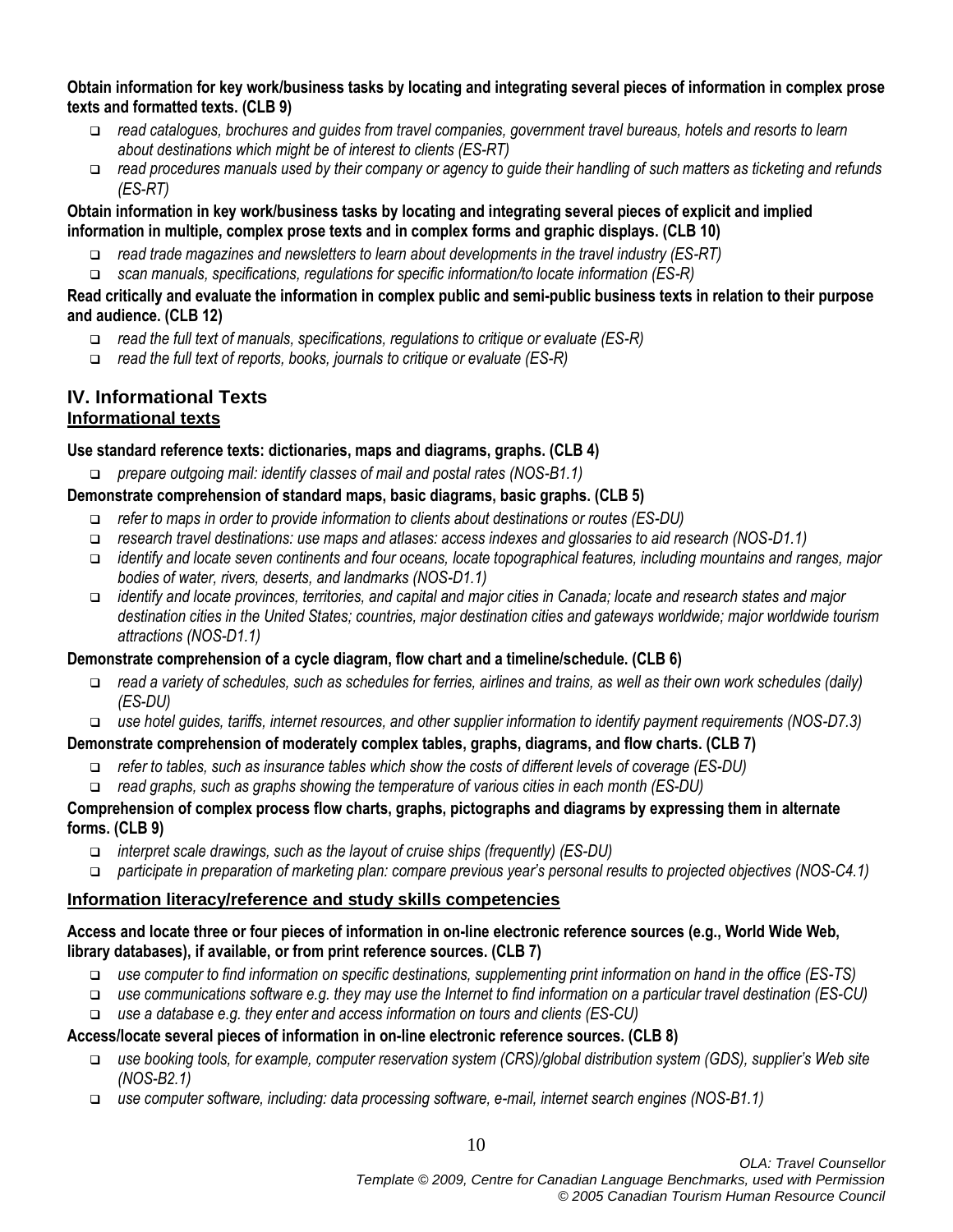# **Skill: Writing**

## **I. Social Interaction**

**Convey a personal message in an informal or formal personal short letter or a note to express invitations, thanks, regrets, cancellations and apologies. (CLB 4)**

*contact client after his/her travel: mail-out welcome back cards (NOS-C2.7)*

#### **Convey a personal message in a formal short letter or note, or through e-mail, expressing or responding to sympathy; clarifying a minor conflict; or giving reassurance. (CLB 8)**

- *write letters to clients and travel companies to provide information or explain problems (ES-W)*
- *document all steps taken to resolve [client's] complaint (NOS-C3.1)*
- *keep client up to date on details of travel plans, e.g., schedule changes (NOS-C2.7)*

## **II. Recording/Reproducing Information**

#### **Copy short texts to record information for personal use, or to complete tasks, or to learn information. (CLB 4)**

- *accept cheques from clients and issue receipts (ES-N)*
- *address envelopes according to postal regulations (NOS-B1.1)*
- *obtain written consent from client to create and maintain client profile: record client's previous experiences with agency; record specific requirements and preferences; record family demographics; keep track of important key dates/events, for example, wedding anniversary, birthdays, special accomplishments (NOS-C2.8)*

#### **Take live phone messages, voice mail messages or pre-recorded information with five to seven details. (CLB 5)**

*take telephone messages for office staff and jot reminder notes (daily) (ES-W)*

#### **Take notes from an oral presentation or a page of written information. (CLB 6)**

*process client bookings: keep detailed notes of all communications and transactions (NOS-B2.2)*

#### **Reduce and synthesize very complex and extensive information from multiple sources into a variety of formats (e.g., point-form notes, minutes, outlines, summaries, reports, abstracts, charts, tables, graphs). (CLB 11)**

- *may create tables to present comparisons of the prices of various tour packages (ES-DU)*
- *compare the various price components of trip packages to ensure that the client will get the best prices. These comparisons may be complex since packages do not always have similar features (ES-N)*

## **III. Business/Service Messages**

#### **Convey business messages as written notes. (CLB 5-6)**

- *write itineraries for clients in a standard format (daily) (ES-W)*
- *use a database e.g. they enter and access information on tours and clients (ES-CU)*
- *estimate the price of a trip for a client who is looking for a general idea of costs (ES-N)*

#### **Fill out moderately complex forms. (CLB 6-7)**

- *enter information on forms, such as client booking forms which record clients' destinations, fares and payments (daily) (ES-DU)*
- *complete booking and reservation forms (daily) (ES-W)*
- *use bookkeeping, billing and accounting software e.g. they enter the amount on invoices (ES-CU)*

#### **Convey business messages as written notes to pass on routine information, make requests, or respond to recommendations and warnings. (CLB 7)**

- *provide comparison of various travel insurance packages available (NOS-D9.2)*
- *process client bookings: record client follow up (NOS-B2.2)*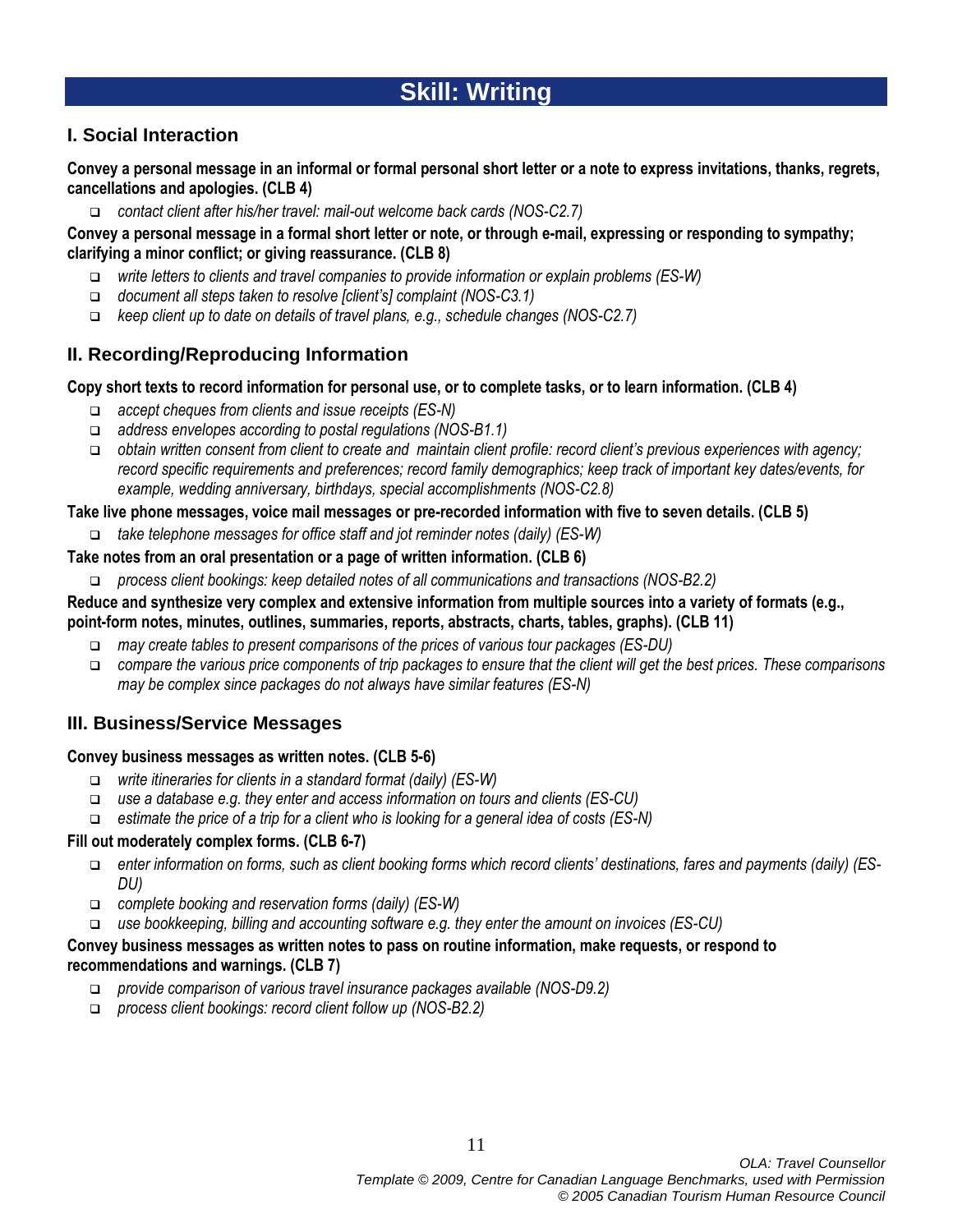#### **Convey business messages as written notes, memoranda, letters of request, or work record log entries, to indicate a problem, to request a change, or to request information. (CLB 8)**

- *estimate the cost of a vacation for a customer. They use discount information, information given by the client, the travel wholesaler and airline. (ES-N)*
- *write effectively: prepare accurate memos, business letters, e-mails and reports; use a clear concise format; use correct grammar, spelling and punctuation; use appropriate tone (NOS-C1.1)*

#### **Fill out forms and other materials in pre-set formats with required brief texts. (CLB 8)**

- *use a spreadsheet e.g. for example, they may produce tables showing services and prices of hotels and tours (ES-CU)*
- *develop and maintain mailing lists for target markets (NOS-C4.3)*

#### **Write letters to request and to respond to requests for information, directions, service/product, clarification, permission. (CLB 9)**

 *advise client of potential charges associated with vehicle rental, including: age, hand controls, mileage, taxes, car seats, late drop-off, refuelling, local/country, extra hours, luggage/ski racks, second driver, Global Positioning System (GPS) (NOS-D5.3)*

## **Write short suggestions and reports as memos and pre-set form reports. (CLB 9)**

*write effectively: prepare accurate memos, business letters, emails, and reports (NOS-C1.1)*

## **Write semi-formal reports and proposals. (CLB 10)**

 *research and provide basic destination information on areas such as: history, culture, religion, and social customs; climate, sports, recreation, and events; languages spoken; current affairs, e.g., political situations, natural disasters; services provided bu tourism offices at destination; services offered by consulates and embassies (NOS-D1.2)*

## **IV. Presenting Information and Ideas**

#### **Write a three or four paragraphs to narrate a historical event; to tell a story; to express or analyse opinions on a familiar abstract topic; or to provide a detailed description and explanation of a phenomenon or a process. (CLB 8)**

- *write promotional materials, such as information sheets or flyers, to highlight special events (occasionally) (ES-W)*
- *use graphics software, e.g. they may lay out promotional materials (ES-CU)*
- *write descriptions of tours for an annual catalogue of events (occasionally) (ES-W)*
- *prepare marketing material, for example: faxes, flyers, Web sites, brochures, window displays, ticket stuffers (NOS-C4.3)*